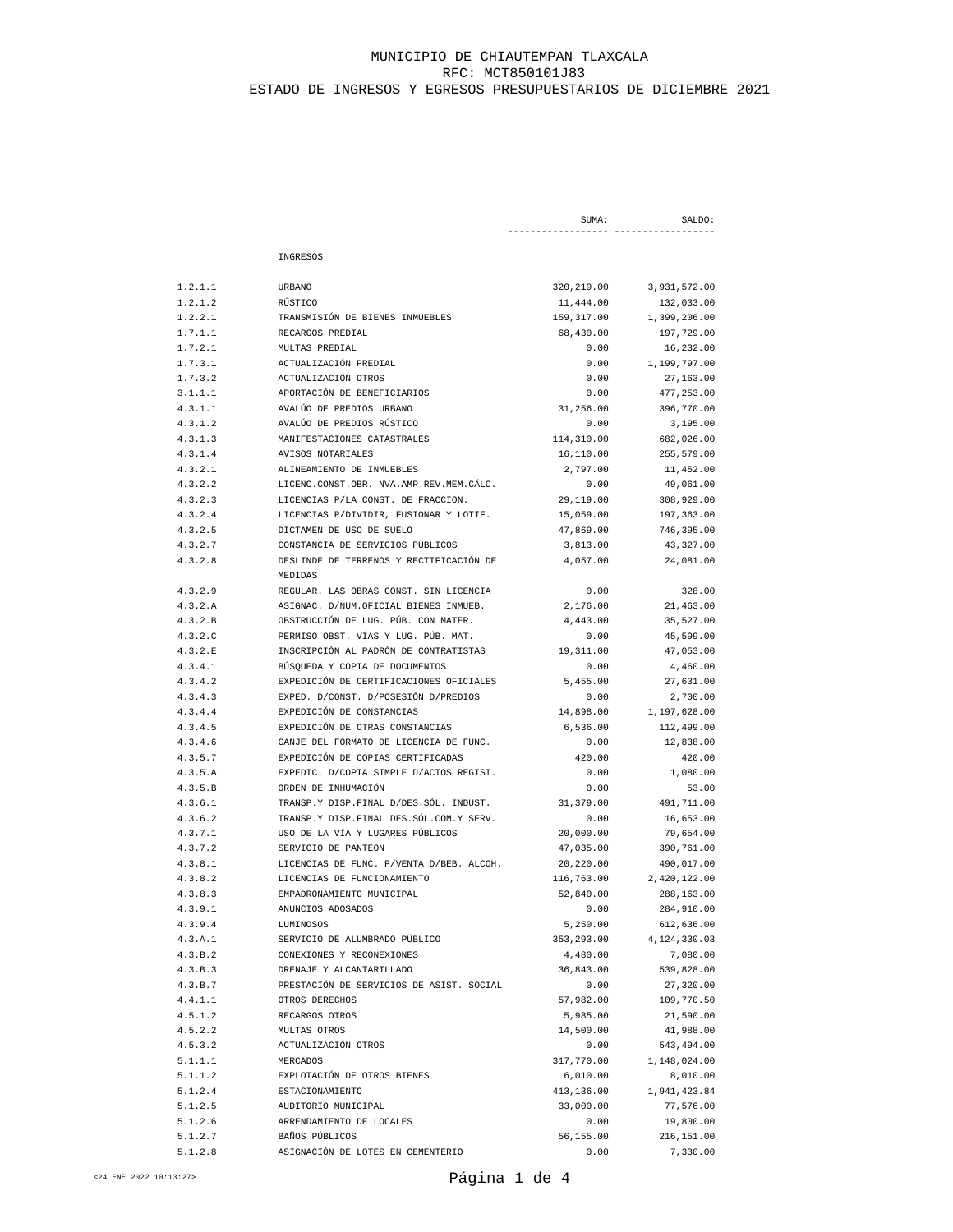|         |                 |                                                                     | SUMA:        | SALDO:                           |
|---------|-----------------|---------------------------------------------------------------------|--------------|----------------------------------|
|         |                 |                                                                     |              |                                  |
| 5.1.3.1 |                 | INTERESES BANCARIOS, CRÉDITOS Y BONOS 4,364.27 45,651.32            |              |                                  |
| 6.1.1.1 | <b>RECARGOS</b> |                                                                     |              | $0.00$ 5,169.00                  |
| 6.1.2.1 | MULTAS          |                                                                     |              | 289,511.00 1,951,246.00          |
| 6.1.4.1 |                 | GASTOS DE EJECUCIÓN                                                 | 0.00         | 3,261.00                         |
| 6.9.1.1 |                 | APROVECHAM. NO COMP. E/LA LEY DE/INGRESOS 1,155,463.85 1,156,593.85 |              |                                  |
| 8.1.1   |                 | FONDO GENERAL DE PARTICIPACIONES                                    | 4,229,656.68 | 52, 763, 162. 13                 |
| 8.1.2   |                 | FONDO DE FOMENTO MUNICIPAL                                          | 1,454,839.30 | 17,831,770.45                    |
| 8.1.3   |                 | FONDO DE FISCALIZACIÓN Y RECAUDACIÓN                                |              | 201, 374.58 3, 123, 588.78       |
| 8.1.4   |                 | FONDO DE COMPENSACIÓN                                               | 320.675.79   | 3,501,545.25                     |
| 8.1.6   |                 | IMPUESTO ESPECIAL SOBRE PRODUCCIÓN Y                                |              | 39,633.89 454,113.57             |
|         | SERVICIOS       |                                                                     |              |                                  |
| 8.1.9   |                 | GASOLINAS Y DIÉSEL                                                  |              | $0.00$ 1,349,076.20              |
| 8.1.A   |                 | FONDO DEL IMPUESTO SOBRE LA RENTA                                   | 463,700.00   | 3,921,560.00                     |
| 8.2.3   |                 | FONDO DE APORTACIONES PARA LA                                       | 0.00         | 28, 495, 542, 00                 |
|         |                 | INFRAESTRUCTURA SOCIAL                                              |              |                                  |
| 8.2.4   |                 | FONDO DE APORTACIONES PARA EL                                       |              | 4, 119, 884. 73 49, 438, 617. 31 |
|         |                 | FORTALECIMIENTO DE LOS MUNICIPIOS                                   |              |                                  |
| 8.3.4   |                 | OTROS CONVENIOS Y SUBSIDIOS                                         |              | 279,784.00 19,300,869.85         |
| 8.4.2   |                 | FONDO DE COMPENSACIÓN ISAN                                          | 6,666.77     | 78,709.84                        |
| 8.4.5   |                 | OTROS INCENTIVOS ECONÓMICOS                                         |              | 349,014.69 2,680,345.14          |
|         |                 |                                                                     |              |                                  |
|         |                 | TOTAL DE INGRESOS                                                   |              | 15, 384, 249.55 211, 617, 606.06 |

================== ==================

## EGRESOS

| 1.1.1.1 | <b>DIETAS</b>                                          | 321,530.00   | 3,786,966.92            |
|---------|--------------------------------------------------------|--------------|-------------------------|
| 1.1.3.1 | SUELDOS A FUNCIONARIOS                                 | 435,522.00   | 4,301,406.20            |
| 1.1.3.2 | SUELDOS AL PERSONAL                                    | 3,813,228.92 | 37, 543, 818.42         |
| 1.1.3.3 | SUELDOS A TRABAJADORES                                 | 1,013,130.70 | 12,013,702.54           |
| 1.2.2.1 | SUELDOS AL PERSONAL EVENTUAL                           | 114,333.66   | 437,654.75              |
| 1.3.1.1 | PRIMA OUINOUENAL                                       | 43,861.72    | 519,283.32              |
| 1.3.2.2 | PRIMA VACACIONAL AL PERSONAL                           | 843, 143.54  | 1,566,562.70            |
| 1.3.2.3 | PRIMA VACACIONAL A TRABAJADORES                        | 380,335.06   | 751,189.99              |
| 1.3.2.8 | GRATIFICACIÓN FIN DE AÑO AL PERSONAL 2,445,432.17      |              | 2, 445, 432.17          |
| 1.3.2.9 | GRATIFICACIÓN FIN DE AÑO TRABAJADORES 2,026,261.40     |              | 2,026,261.40            |
| 1.3.4.1 | COMPENSACIONES Y OTRAS PRESTACIONES                    | 585,803.10   | 585,803.10              |
| 1.3.4.2 | COMPENSACIONES AL PERSONAL                             | 0.00         | 175,000.00              |
| 1.3.4.3 | COMPENSACIONES A TRABAJADORES                          | 6,000.00     | 36,438.58               |
| 1.5.2.2 | INDEMNIZACIÓN Y LIQUIDACIÓN AL PERSONAL $1,021,593.70$ |              | 14, 285, 501.39         |
| 1.5.4.1 | OTRAS PREST. CONTRACT. A TRABAJADORES                  |              | 682,765.97 2,211,878.18 |
| 1.5.4.5 | SERVICIO MÉDICO AL PERSONAL                            | 0.00         | 219,103.00              |
| 1.5.4.6 | SERVICIO MÉDICO A TRABAJADORES                         | 71,486.67    | 363,266.21              |
| 1.5.9.3 | CUOTAS DESPENSA A TRABAJADORES                         | 193,998.06   | 2,306,976.93            |
| 1.5.9.9 | APORTACIÓN A PENSIONES POR TRABAJADORES                | 91,181.85    | 1,982,340.92            |
| 2.1.1.1 | MATERIALES, UTIL.Y EQPOS MEN. D/OFICINA 84,507.01      |              | 728,748.72              |
| 2.1.2.1 | MATERIALES Y UTILES D/IMPRES. Y REPROD. 1,218.00       |              | 1,910.52                |
| 2.1.4.1 | MAT.UTIL.Y EQPOS MEN.TECN.D/L INF.Y COM.               | 48,917.91    | 636,525.61              |
| 2.1.5.1 | MATERIAL IMPRESO E INFORMACIÓN DIGITAL                 | 38,590.56    | 302,787.32              |
| 2.1.6.1 | MATERIAL DE LIMPIEZA                                   | 27,428.80    | 569,480.77              |
| 2.1.7.1 | MATERIALES Y ÚTILES DE ENSEÑANZA                       | 7,328.40     | 7,328.40                |
| 2.1.8.1 | MAT. P/EL REG. E INDENT. BIENES Y PERS.                | 89,620.00    | 696,590.00              |
| 2.2.1.1 | PRODUCTOS ALIMENTICIOS PARA PERSONAS                   | 73, 323. 26  | 894,793.22              |
| 2.2.3.1 | UTENSILIOS P/EL SERVICIO. D/ALIMENT.                   | 2,900.00     | 6,831.87                |
| 2.3.5.1 | PROD. QUÍM. FARM. Y LAB. ADO. COMO M.P.                | 29,959.95    | 29,959.95               |
| 2.4.1.1 | PRODUCTOS MINERALES NO METÁLICOS                       | 0.00         | 100,730.31              |
| 2.4.2.1 | CEMENTO Y PRODUCTOS DE CONCRETO                        | 0.00         | 156,127.08              |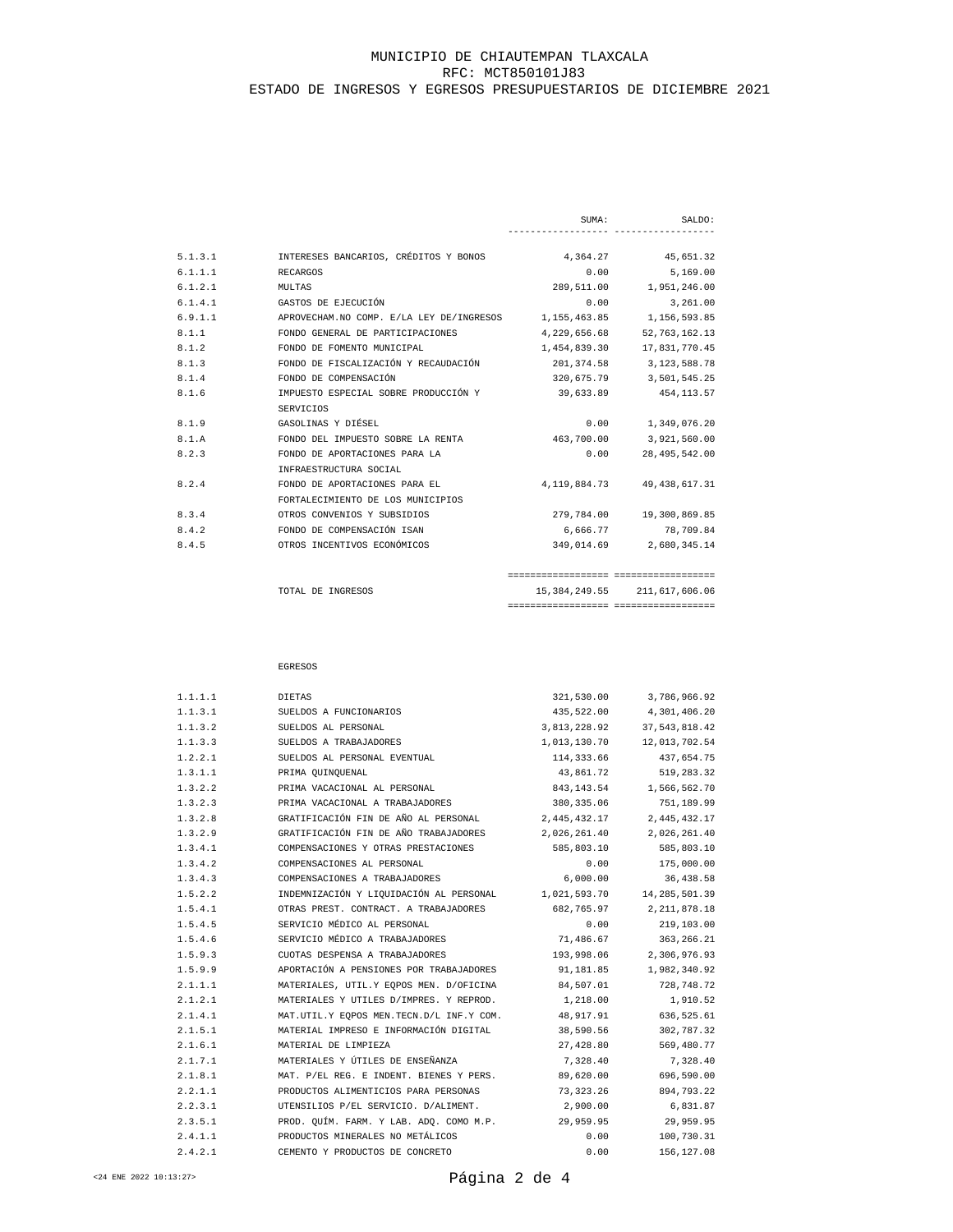|                    |                                                             | SUMA:                   | SALDO:                   |
|--------------------|-------------------------------------------------------------|-------------------------|--------------------------|
|                    |                                                             |                         |                          |
| 2.4.3.1            | CAL, YESO Y PRODUCTOS DE YESO                               | 0.00                    | 624.43                   |
| 2.4.5.1            | VIDRIO Y PRODUCTOS DE VIDRIO                                | 0.00                    | 10,384.61                |
| 2.4.6.1            | MATERIAL ELÉCTRICO Y ELECTRÓNICO                            | 47,427.36               | 745,049.62               |
| 2.4.7.1            | ARTÍCULOS METÁLICOS PARA LA CONSTRUCCIÓN                    | 469.50                  | 160,566.94               |
| 2.4.9.1            | OTROS MATERIALES Y ART.D/CONST.Y REPAR.                     | 35,646.87               | 698,564.61               |
| 2.5.2.1            | FERTILIZANTES, PESTIC.Y OTROS AGROQ.                        | 0.00                    | 46,000.06                |
| 2.5.3.1            | MEDICINAS Y PRODUCTOS FARMACÉUTICOS                         | 0.00                    | 71,496.75                |
| 2.5.4.1            | MATERIALES, ACCES.Y SUMIN.MÉDICOS                           | 48,893.94               | 113,003.95               |
| 2.5.6.1            | FIBRAS SINT.HULES, PLÁST.Y DERIVADOS                        | 0.00                    | 10,956.02                |
| 2.5.9.1            | OTROS PRODUCTOS QUÍMICOS                                    | 0.00                    | 23,466.70                |
| 2.6.1.1            | COMBUSTIBLES, LUBRICANTES Y ADITIVOS                        | 537,148.67              | 9,434,422.98             |
| 2.7.1.1            | VESTUARIO Y UNIFORMES                                       | 558,531.91              | 1,257,242.98             |
| 2.7.2.1            | PRENDAS DE SEG. Y PROT. PERSONAL                            | 207.00                  | 298,534.43               |
| 2.7.3.1            | ARTÍCULOS DEPORTIVOS                                        | 0.00                    | 13,194.00                |
| 2.7.4.1            | PRODUCTOS TEXTILES                                          | 0.00                    | 455.78                   |
| 2.7.5.1            | BLANC.Y OTROS PROD.TEXT.EXC.PREND.D/VES.                    | 0.00                    | 25,044.00                |
| 2.9.1.1            | HERRAMIENTAS MENORES                                        | 6,069.06                | 147,995.89               |
| 2.9.2.1            | REFACCIONES Y ACCES. MEN. D/EDIFICIOS                       | 8,927.00                | 42,424.35                |
| 2.9.3.1            | REF.Y ACC.MEN.MOB.EQPO D/ADM.EDUC.Y REC.                    | 0.00                    | 3,352.32                 |
| 2.9.4.1            | REF.Y ACC.MEN.EQPO D/CÓMP.Y TEC. D/INF.                     | 0.00                    | 379.99                   |
| 2.9.6.1            | REFACCIONES Y ACCES.MEN.D/EQPO D/TRANSP.                    | 0.00                    | 707,940.71               |
| 2.9.7.1            | REFACCIONES Y ACC.MEN.EQPO DEF.Y SEG.                       | 0.00                    | 34,185.36                |
| 2.9.8.1            | REFACCIONES Y ACC. MEN.D/MAQ.Y OTROS EQ.                    | 0.00                    | 115, 319.25<br>76,031.86 |
| 2.9.9.1<br>3.1.1.1 | REFAC.Y OTROS ACC.MEN.OTROS BIEN.MUEB.<br>ENERGÍA ELÉCTRICA | 0.00<br>1,459,187.07    | 16, 214, 131. 43         |
| 3.1.3.1            | AGUA                                                        | 0.00                    | 13,224.00                |
| 3.1.4.1            | TELEFONÍA TRADICIONAL                                       | 19,118.66               | 243,983.46               |
| 3.1.5.1            | TELEFONÍA CELULAR                                           | 580.00                  | 680.00                   |
| 3.1.7.1            | SERV.D/ACC.D/INTER.REDES Y PROC.D/INF.                      | 0.00                    | 70,060.86                |
| 3.1.8.1            | SERVICIOS POSTALES Y TELEGRÁFICOS                           | 0.00                    | 1,354.05                 |
| 3.2.2.1            | ARRENDAMIENTO DE EDIFICIOS                                  | 23,200.00               | 56,040.00                |
| 3.2.3.1            | ARREND.D/MOB.Y EPO.D/ADMÓN.EDUC.Y REC.                      | 0.00                    | 98,275.20                |
| 3.2.5.1            | ARRENDAMIENTO DE EQUIPO DE TRANSPORTE                       | 15,660.00               | 112,480.02               |
| 3.2.6.1            | ARRENDAMIENTO D/MAQ. OTROS EQPOS Y HERR.                    | 3,000.00                | 114,474.00               |
| 3.2.7.1            | ARRENDAMIENTOS DE ACTIVOS INTANGIBLES                       | 1,090.00                | 8,030.80                 |
| 3.2.9.1            | OTROS ARRENDAMIENTOS                                        | 170,537.40              | 862,719.58               |
| 3.3.1.1            | SERV. LEG.D/CONT.AUDIT.Y RELACIONADOS                       | 0.00                    | 26,800.00                |
| 3.3.2.1            | SERV.D/DIS.ARQ. ING.Y ACTIV.RELACIONADAS                    | 0.00                    | 47,088.00                |
| 3.3.3.1            | SERV.D/CONS.ADVA.PROC.TÉC.Y TEC.D/L INF.                    | 0.00                    | 16,542.00                |
| 3.3.4.1            | SERVICIOS DE CAPACITACIÓN                                   | 0.00                    | 1,740.00                 |
| 3.3.6.1            | SERV.D/APOYO ADM.TRAD.FOT.E IMPRES.                         | 2,538.08                | 748,037.78               |
| 3.3.9.1            | SERV. PROFES. CIENT. Y TÉCN. INTEGRALES                     | 8,700.00                | 8,700.00                 |
| 3.4.1.1            | SERVICIOS FINAN. Y BANCARIOS                                | 2,519.60                | 13,000.65                |
| 3.5.1.1            | CONSERV.Y MANTTO MENOR D/INMUEBLES                          | 11,417.30               | 386,167.87               |
| 3.5.2.1            | INST.REP.Y MANT.MOB.Y EQ.ADM.EDUC.Y REC.                    | 0.00                    | 15,220.00                |
| 3.5.3.1            | INST.REP.Y MANT.EQ.COM.Y TEC.D/L INF.                       | 15,678.56               | 87,021.92                |
| 3.5.5.1            | REPAR.Y MANTTO D/EQ.D/TRANSPORTE                            | 426,167.49              | 1,518,375.39             |
| 3.5.7.1            | INST.REP.Y MANT.D/MAQ.OTROS EQ.Y HERR.                      | 4,060.00                | 47,097.79                |
| 3.5.8.1            | SERV.D/LIMPIEZA Y MANEJO DE DESECHOS                        | 0.00                    | 9,721.64                 |
| 3.5.9.1            | SERVICIOS DE JARDINERÍA Y FUMIGACIÓN                        | 0.00                    | 25,777.52                |
| 3.6.1.1<br>3.7.2.1 | DIF.RAD.TV.Y MED.D/MEN.S/PRO.ACT.GUB.<br>PASAJES TERRESTRES | 120,560.11<br>10,108.97 | 373,862.94<br>28,047.70  |
| 3.7.5.1            | VIÁTICOS EN EL PAÍS                                         | 88.00                   | 9,859.00                 |
| 3.7.9.1            | OTROS SERVICIOS DE TRASLADO Y HOSPEDAJE                     | 3,600.00                | 3,724.00                 |
| 3.8.1.1            | GASTOS DE CEREMONIAL                                        | 1,700.00                | 1,700.00                 |
| 3.8.2.1            | GASTOS DE ORDEN SOCIAL Y CULTURAL                           | 91,595.30               | 1,745,649.81             |
| 3.8.5.1            | GASTOS DE REPRESENTACIÓN                                    | 0.00                    | 3,215.00                 |
| 3.9.2.1            | IMPUESTOS Y DERECHOS                                        | 8,670.00                | 7,422,123.15             |
| 3.9.4.1            | SENTENCIAS Y RESOL. P/AUTOR. COMPETENTE                     | 61,500.00               | 62,500.00                |
| 3.9.8.1            | IMP.S/ NOMINAS Y OTROS DER.REL. LABORAL                     | 0.00                    | 749,472.00               |